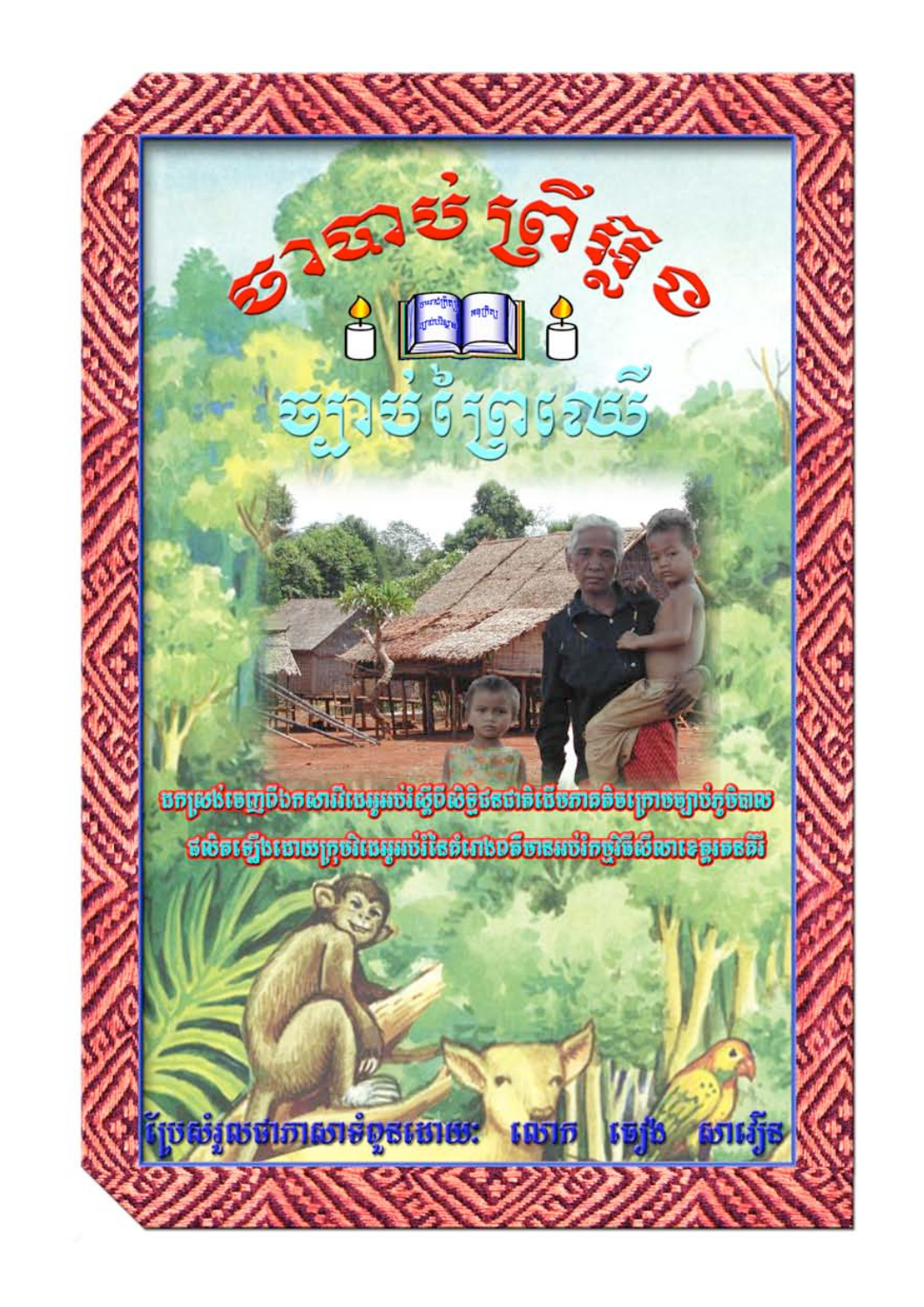សៀវភៅច្បាប់ព្រៃឈើនេះបានដកស្រង់ចេញពីឯកសារអប់រំស្តីពីសិទ្ធិជនជាតិដើមភាគតិច ផលិតឡើងដោយក្រុមវីដេអូអប់រំ នៃគម្រោងពត៌មានអប់រំកម្មវិធីសិលា ខេត្តរតនគិរី បោះពុម្ពលើកទី២ ចំនួន៣០ក្បាល ខែ វិចិកា ឆាំ២០០៩ បើចង់បានព័ត៌មានបន្ថែមទៀតសូមទាក់ទងមកតាមអាសយដ្នានខាងក្រោមនេះ អង្គការសហការអន្តរជាតិកម្ពុជា (ICC) P O BOX 612 ភ្នំពេញ កម្ពុជា Tel: 092469934 ឬ P.O BOX 890003 បានលុង ខេត្តរតនគិរី Tel: 075974029 Email: ride.pm@icc.org.kh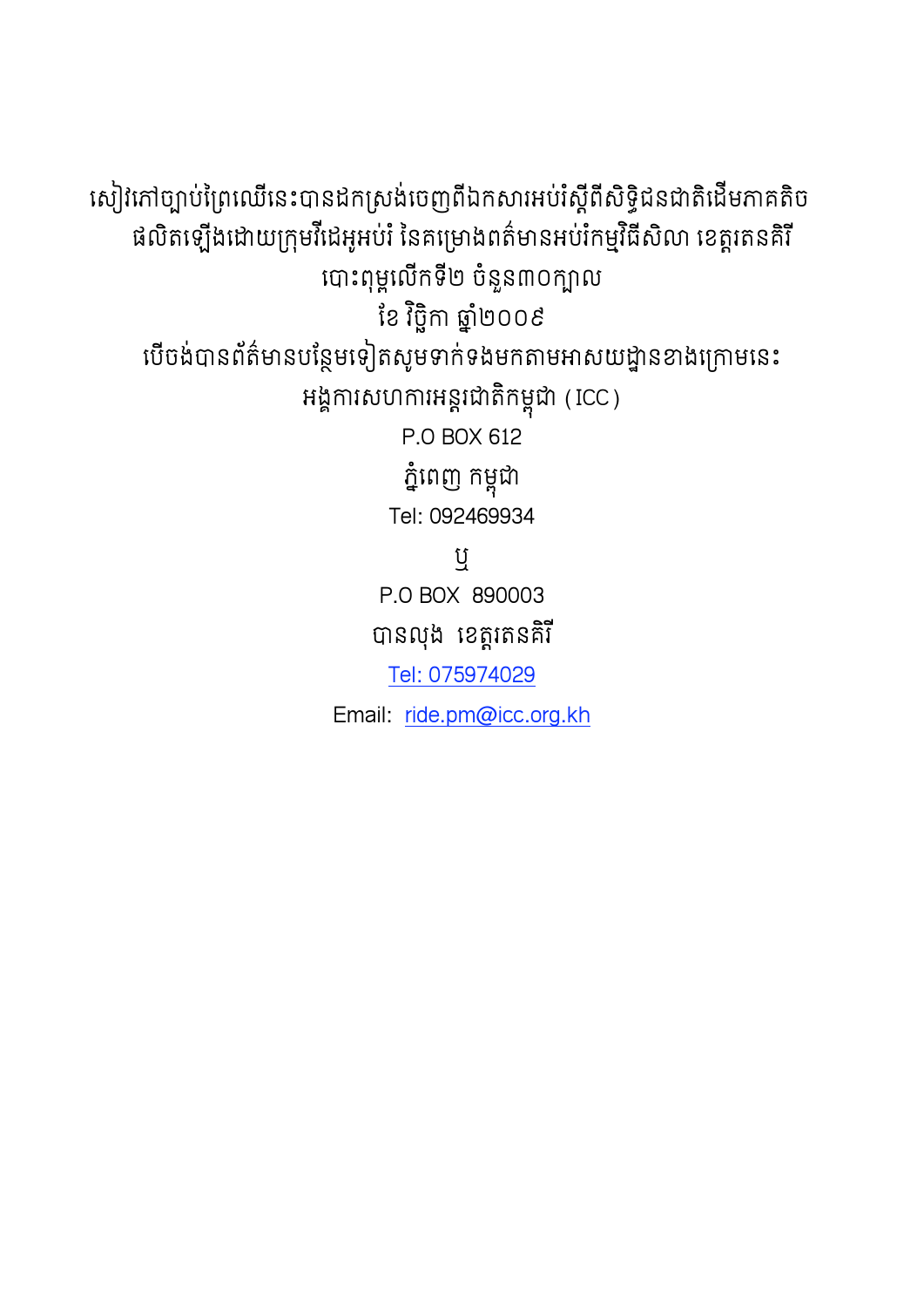## ចាបាប់ ព្រី អ៊ួង

ក្តីញូ **នុញូ** ប្រ័ត័ ប៉ាថាន ឃុំ ទុញូ កេះ ។ មូត ប៉ាសុន រ៉ាប់ ស្យ៊ើ អ៊ែ ខាក់ ខង អ៊ែ ប៉ាណូស ឡាអត់ ពុត អ្នូ ទ្រុង កាំឡាំង លូ អ្ហូ ឡឹង កានង៉ាន អន់ទ្យេិត១ ឡាក់កា :កានង៉ាន អាត់ភិវិត .យែនដឺ លូ ចាបាប់ ព្រី អ៊្លូង ....។

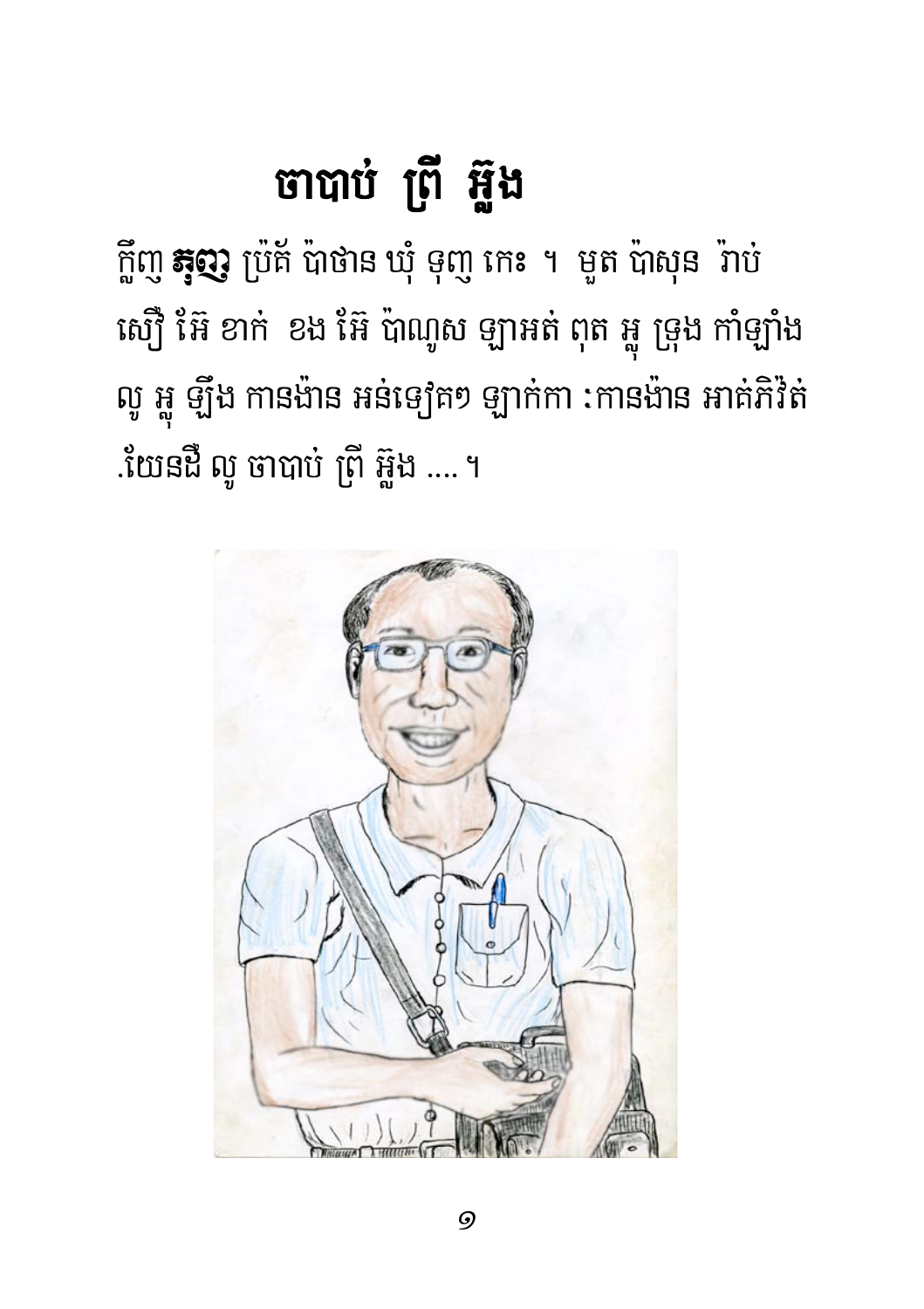ក្លិញ **ភុញ្** ជីរ លួម មួត ប៉ាសុន តាម ស្រុក រ៉ះ ឡឹង កានង៉ាន អាគ់ភិវិត ។ កេះណោះ អ៊ែ កាប ឡឹង កាន រ៉ាំងហៃ ព្រី អ៊ួង លូ សៃម អ្យ៉ា ។ អ៊ែរ ផា: ពឹង ប៉ាថេត កាំពូច្យៀ ពិន ទី កាណាត៍ កើត អ៊ែរ ទៅ អៀង ខាក់ ឡាក់កា ព្រី អ៊ួង ម៉ាស តាយ៉ាល័ សៃម អ្យ៉ា គ្រីប នៃវ ទី តាំងលេ តាំងលោ័ ទ្រូង រ៉ាចាង័ សាឡិកសាឡាយ កាណាត័ ទិ អា ហង ប៉ាតាង ប្រ៊ុត័ សាប្ប៉ាំង រ៉ាំងតយ័ ពិន។ ផា អូ ទី កាណាត័ អា គន សោ ពិន យ៉ាង័តោ ចឹង ទី កាន ឡាំបាក ហង ។

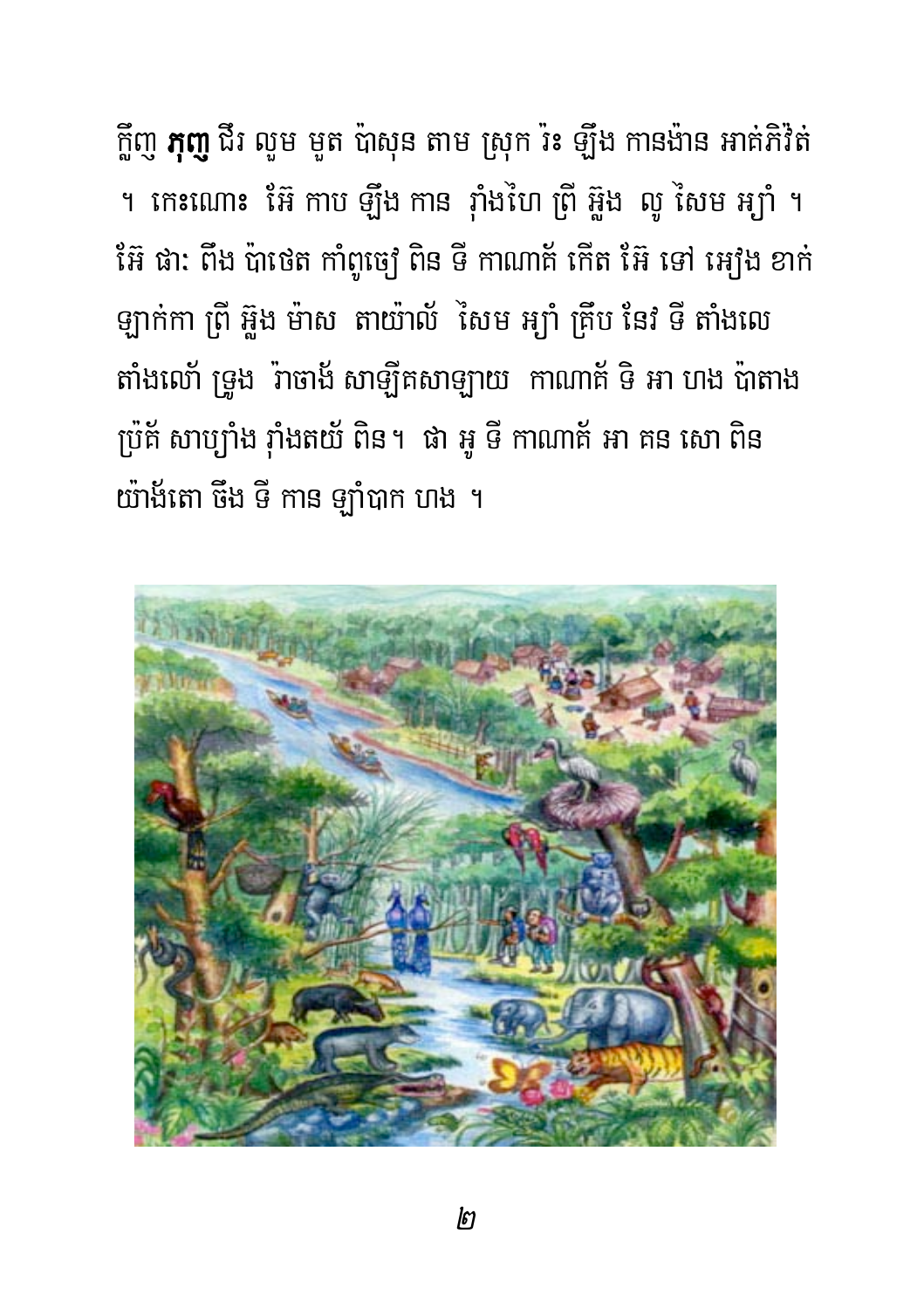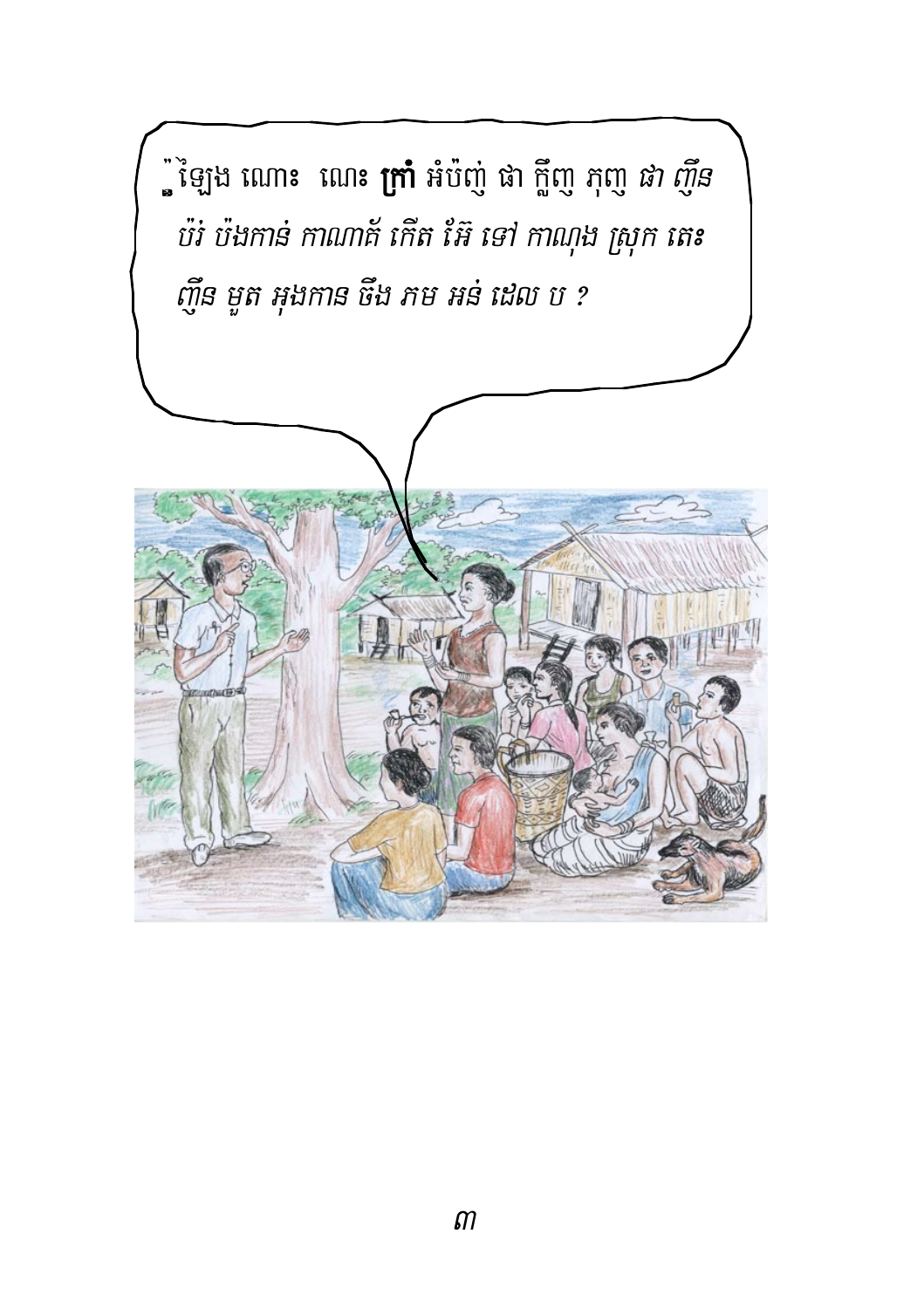សារ ណោះ ពូ អូ កាឡីស អុះ មន ! ខង កាណាត់ កើត អ៊ែ ទៅ ឡាក់កា ព្រី អ៊ួង អា អ៊ែ សាំខាន់ ឡឹង ពូ កាណុង កាន នយោបាយ លូ សាប្បាំង រ៉ាំងតយ័ ។ កិញ្ចុអ្យេ អុងកាន ទ្រុង វ៉ាំងហៃ ប៉ាថេត កាំពូច្យៀ ពិន កា ប៉ាំងកើត ចាបាប់ កាប ឡឹង ព្រី អ៊ួង កេះណោះ អន់ កា អុងកាន រត័សាភ្យៅ ប៉ានិត ហៃ លូ ភម ផះ វ៉ាន់ធី ៣០ ខៃ ប៉ាសាកលេ) សាណាំ ២០០២ ដារ លួម លើក ទី ៨ រ៉ាវ៉ាង ដារ បាំងកើត ចាបាប់ ទី២ ។

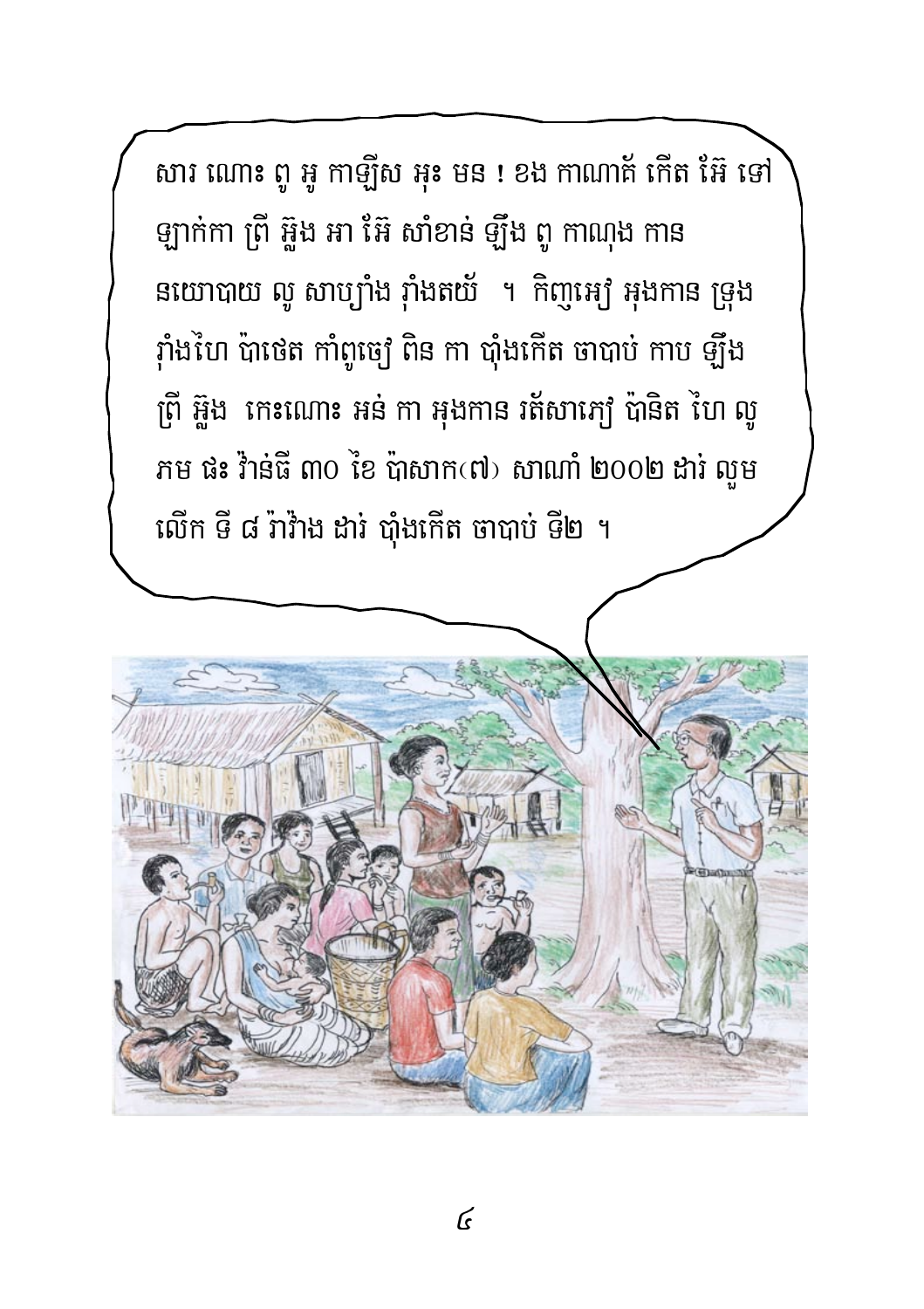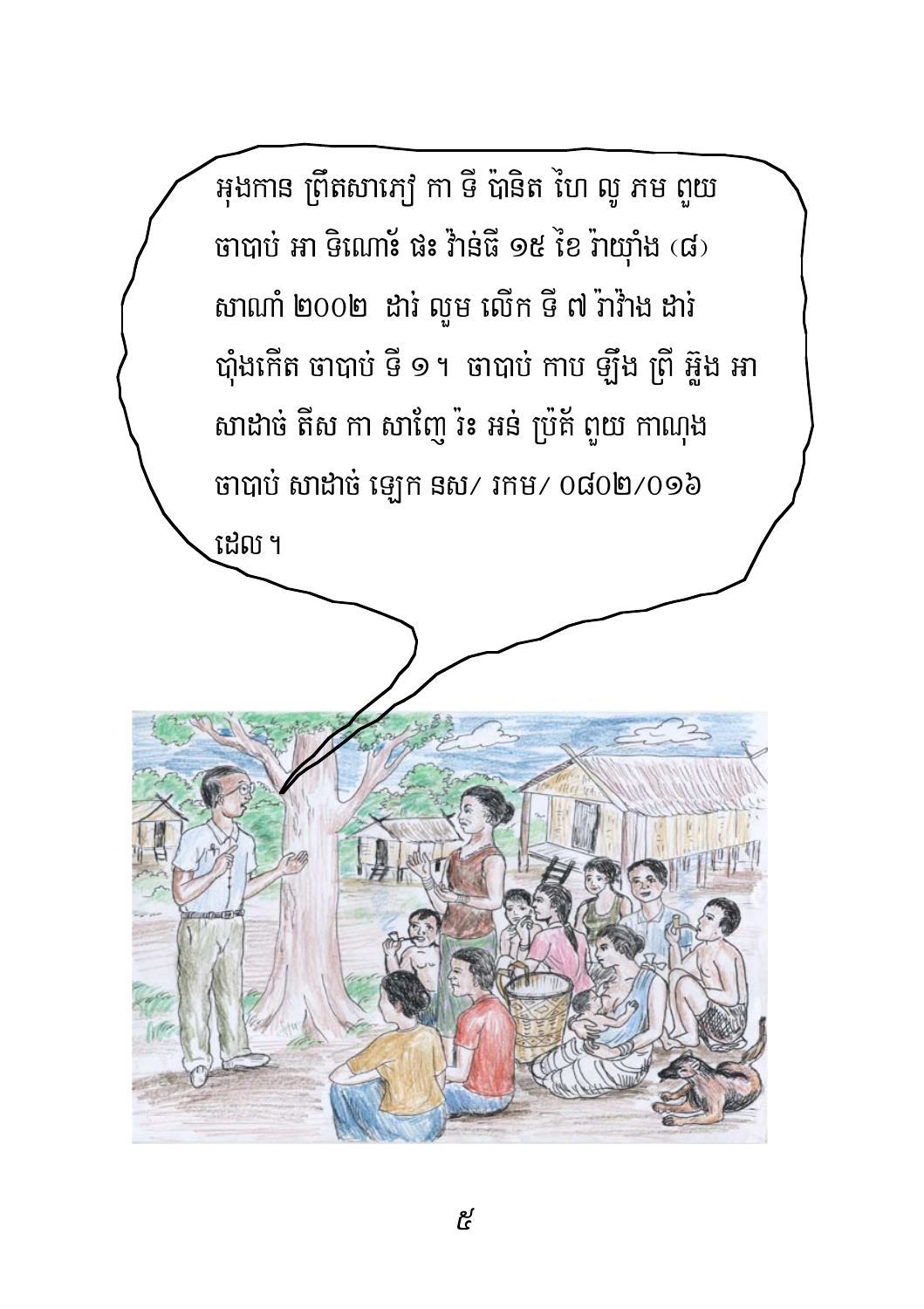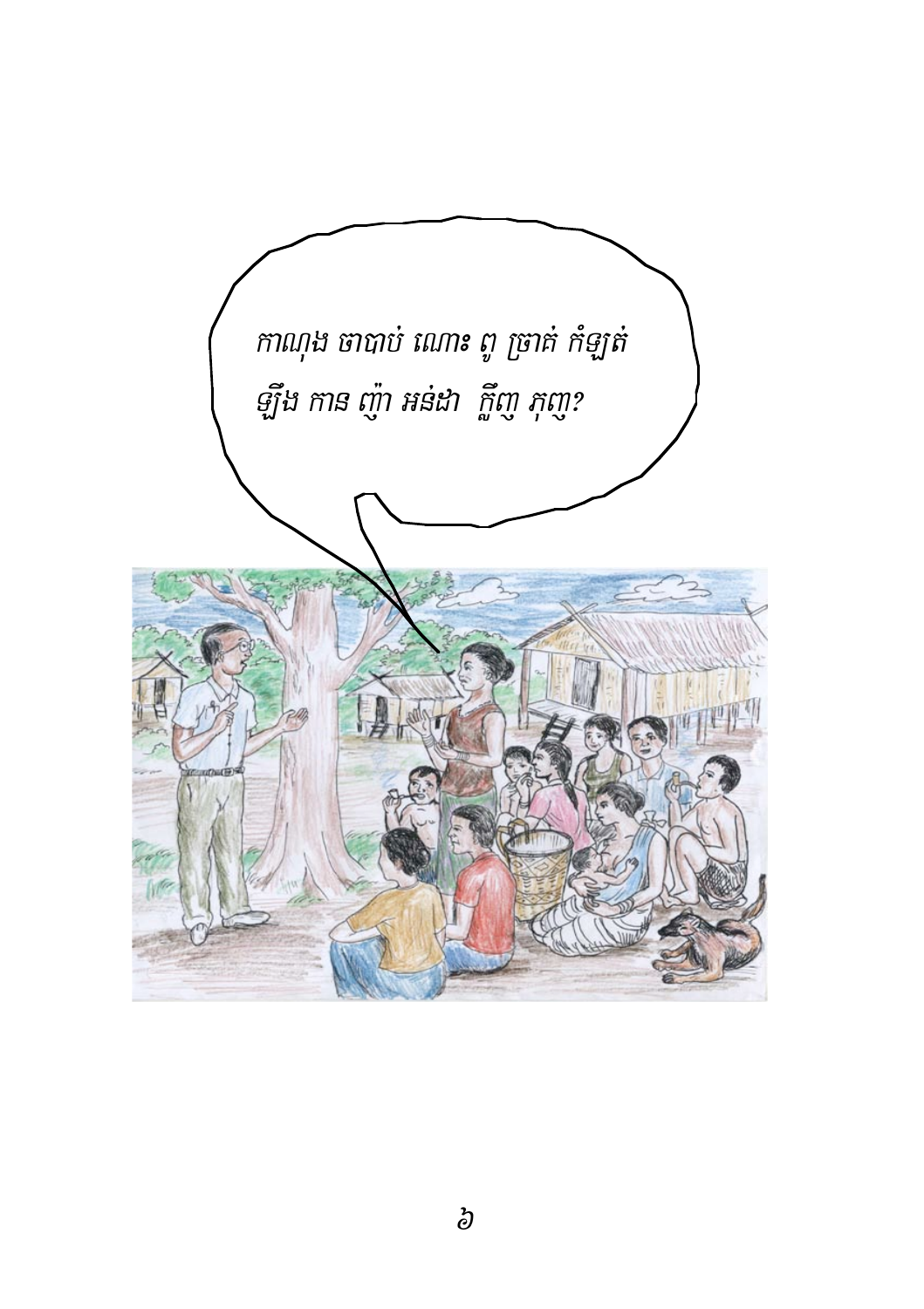ត្រគ់ ហង អីស អំប៉ញ់ ណោះ មន **ក្រាំ !** កាណុង ឡេក ចាបាប់ ១ លូ ឡេក ចាបាប់ ២ ពឹង ចាបាប់ អា ទី ច្រាត់ ផា : ចាបាប់ អា កំឡត់ ឡឹង កាន រ៉ាំងហៃ ខ្យា កាន អ្យក់ ផល កាន យរ កាន អាត់ភិវិត លួ កាន ប៉ងកាន់ ព្រី អ៊ួង ពីង កាណុង ប៉ាថេត កាំពូច្យេ ។

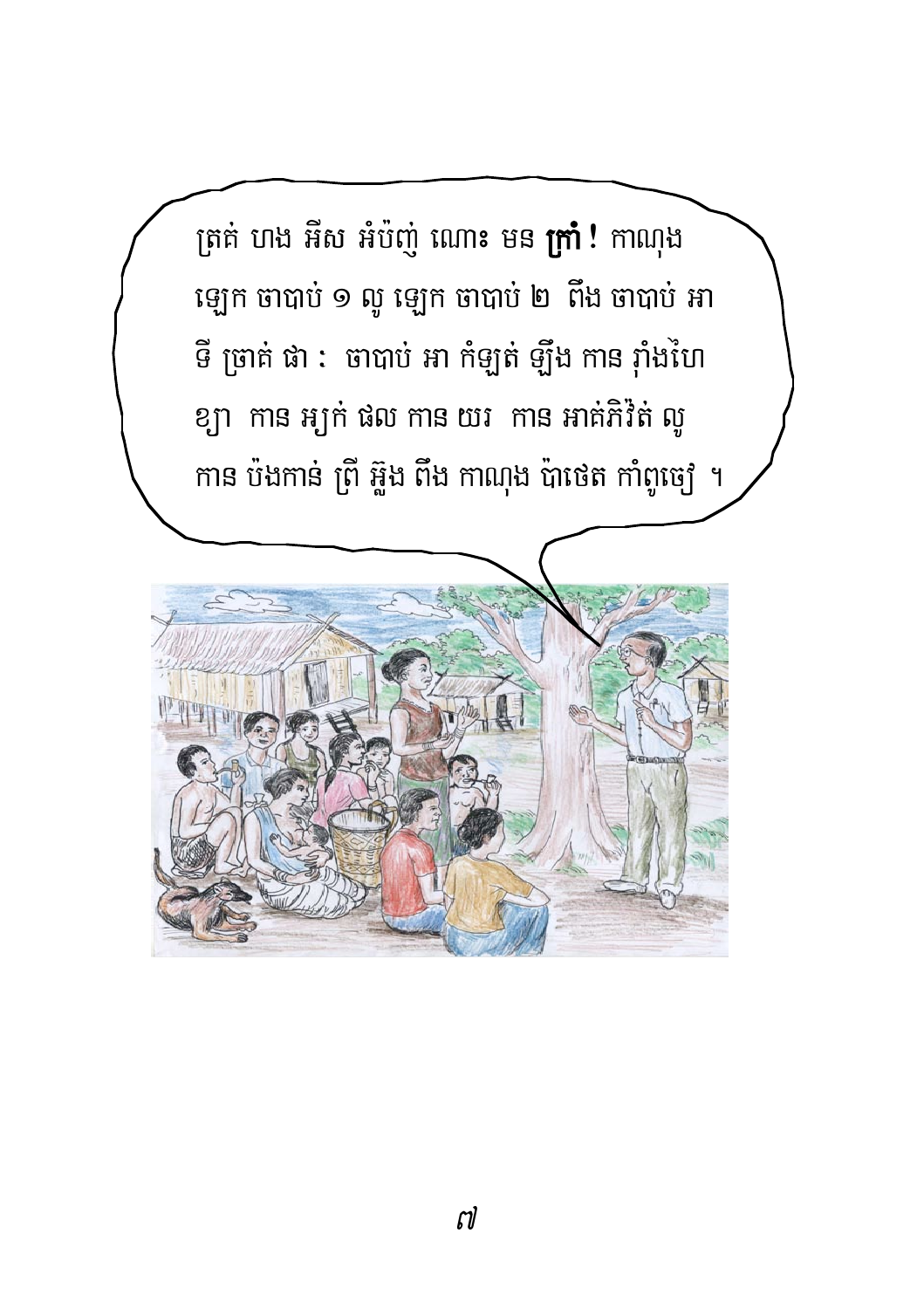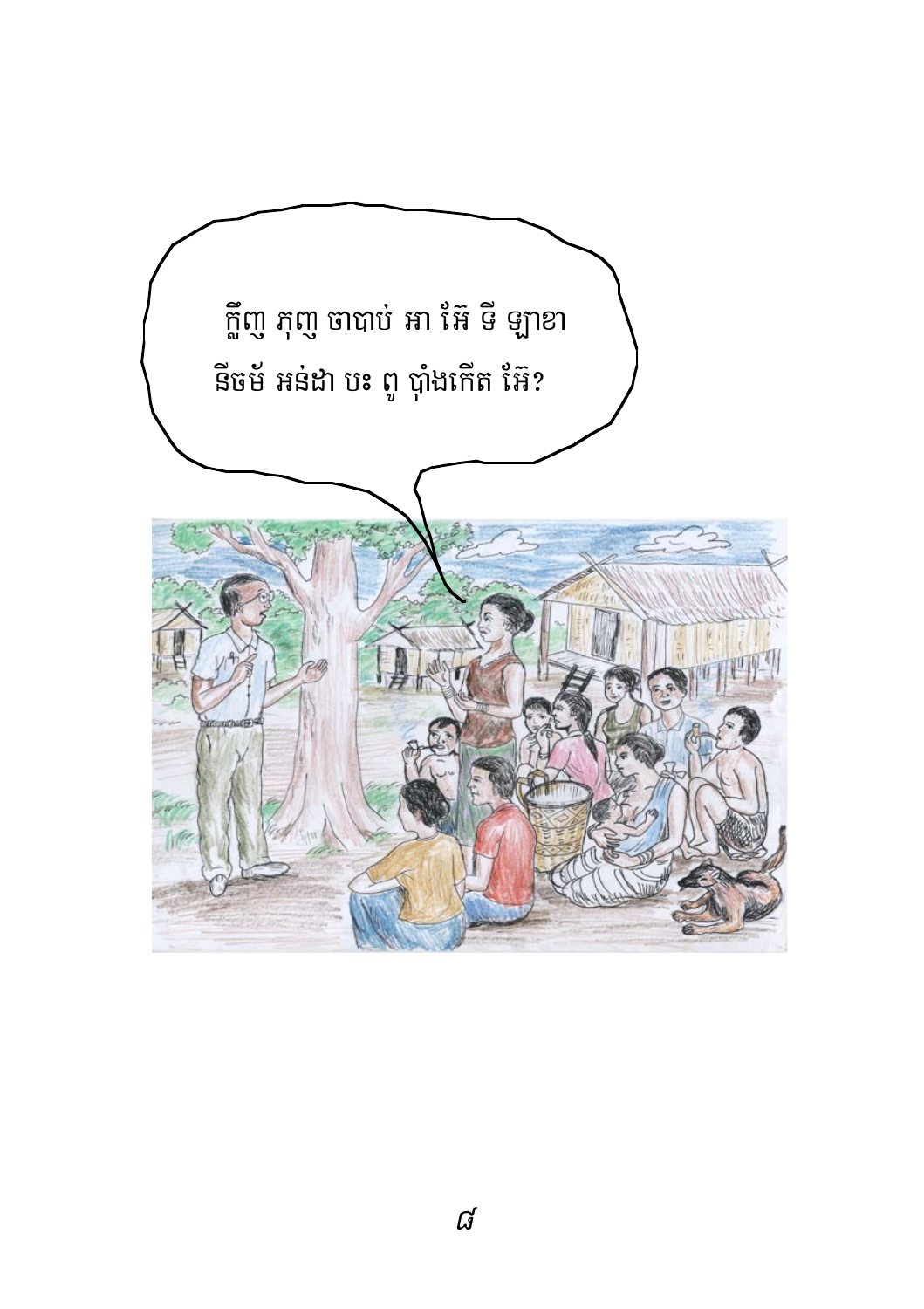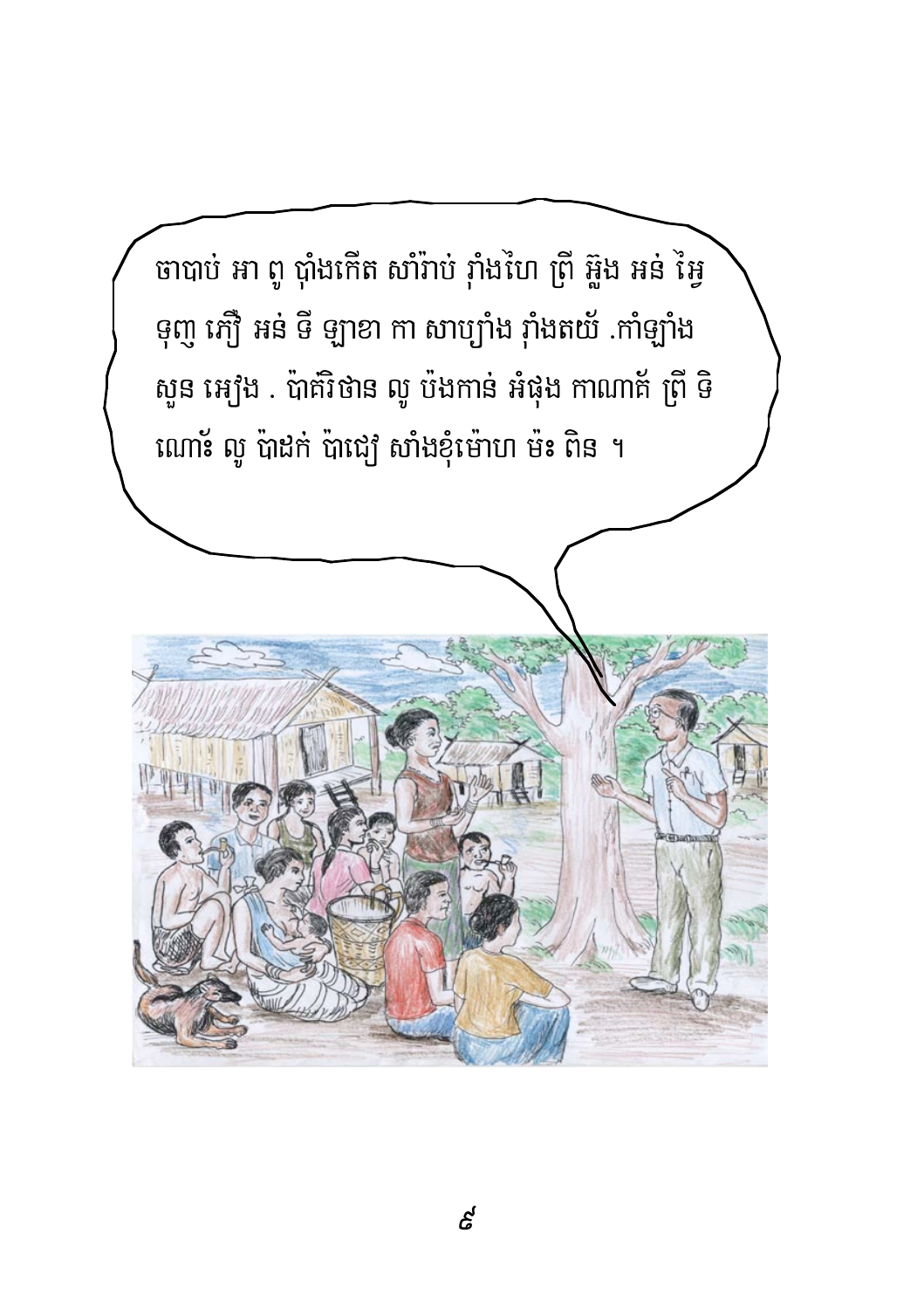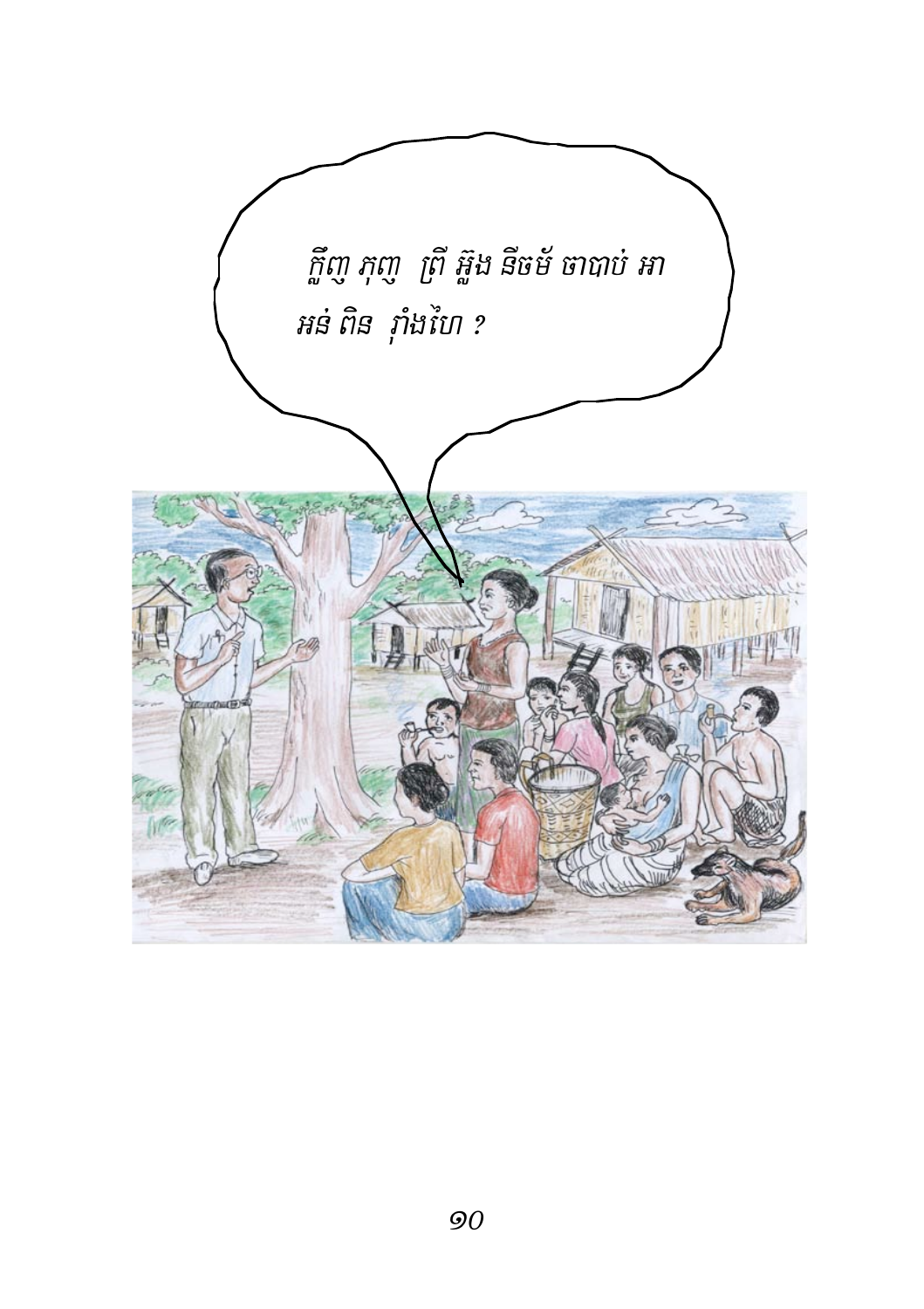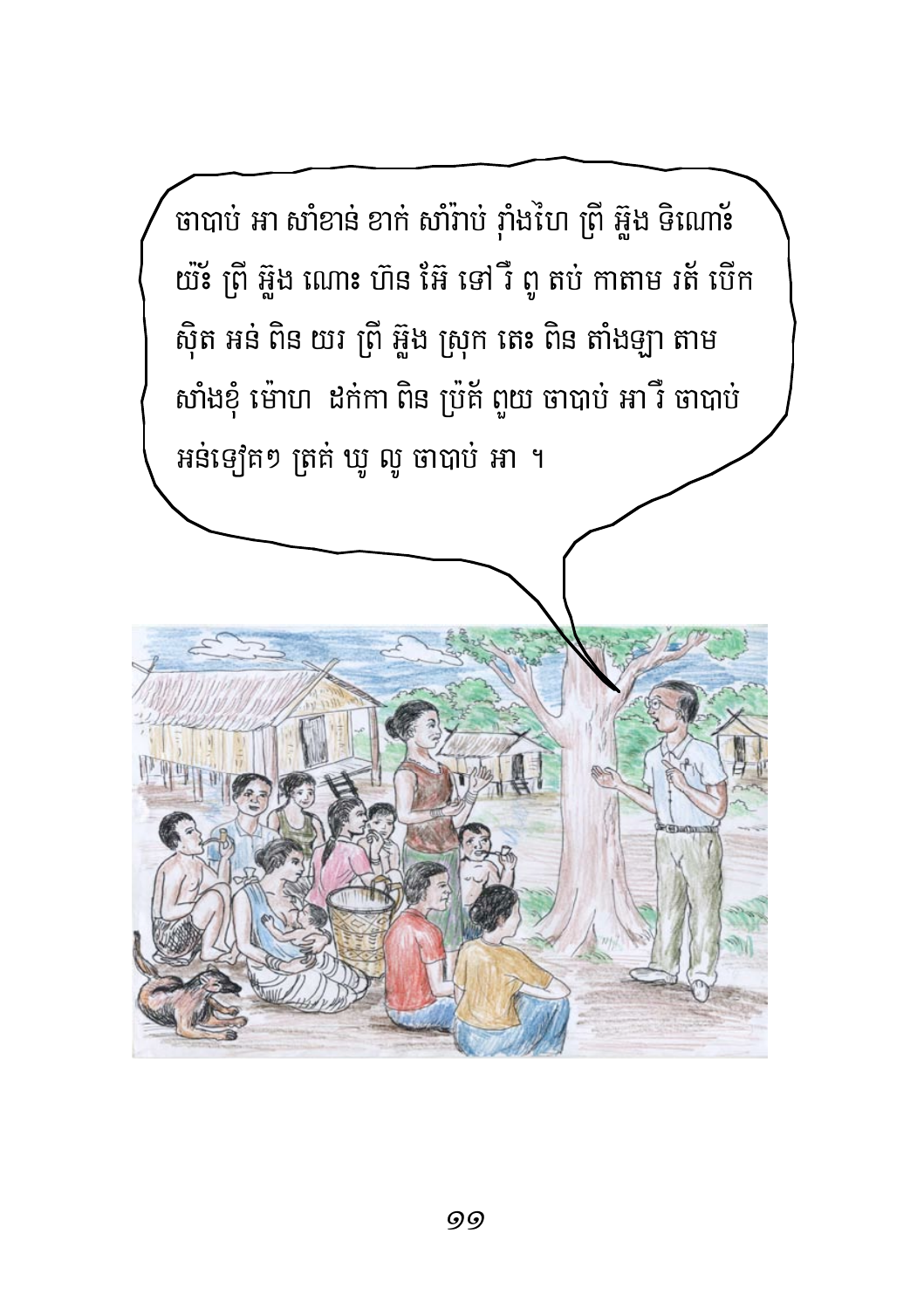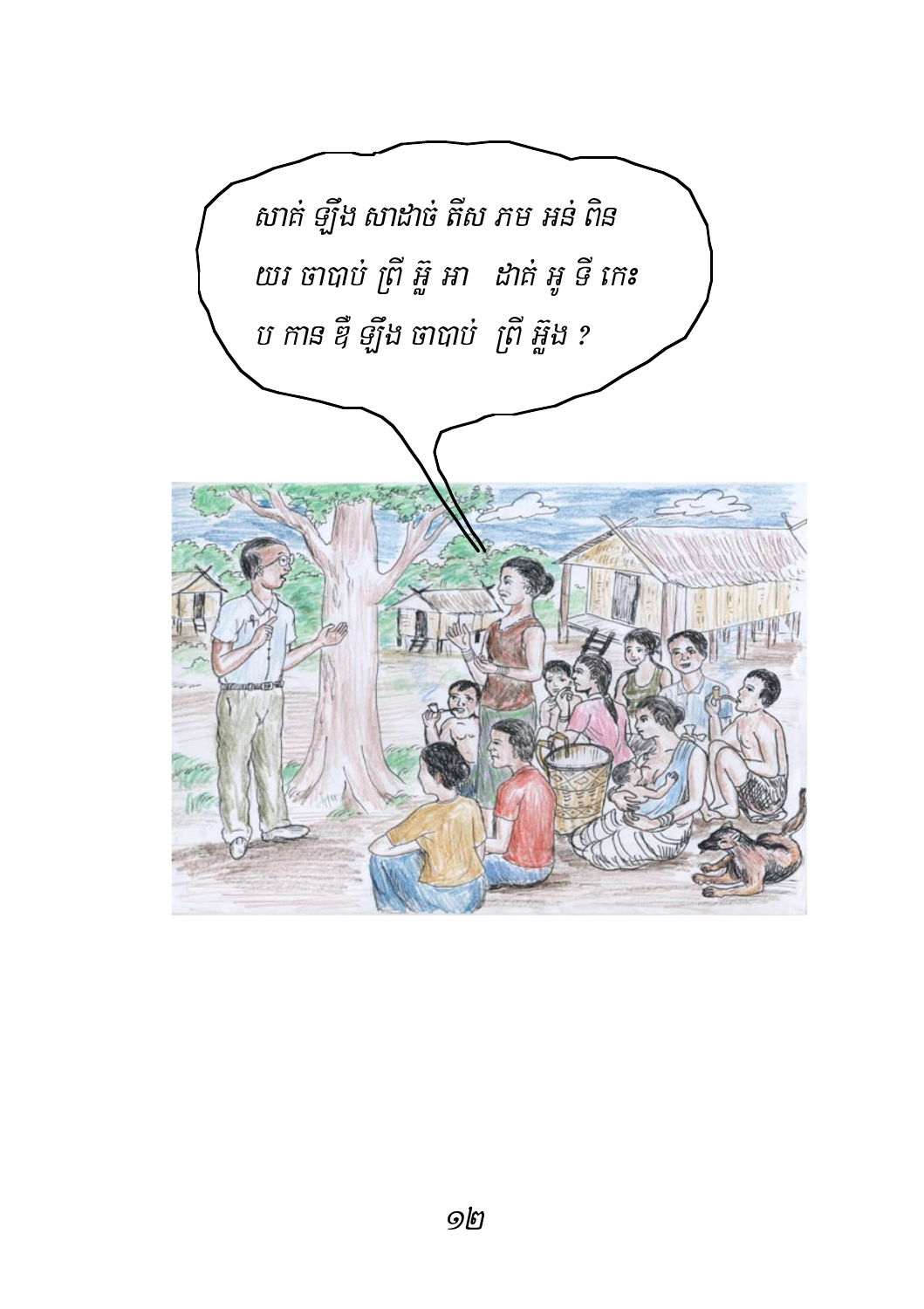សាគ់ ឡឹង សាដាច់ តីស ភម អន់ ពិន យរ ចាបាប់ ព្រី អ៊ូង អា កាន ឌឺ ឡឹង ចាបាប់ ព្រី អ៊ួង ដាត់ អូ សូវ ទី កេះ ដេល ខង កាណុង ជំពូក លូ ឡេក ចាបាប់ ទិណោ៖ កាណុង ចាបាប់ អា ទី ច្រាត់ រ៉ះ ឡឹង កាន រ៉ាំងហៃ ព្រី អ៊ួង ពឹង ឡេក ចាបាប់ ៦៥ ទីល ឡេក ចាបាប់ ៧៥ ។ ឡាប្បៅប តាត់ស៊ិន សារ ឌឺ ឡឹង ចាបាប់ ព្រី អ៊្លុង ពីង ឡេក ចាបាប់ ៧៦ ទីល ឡេក ចាបាប់ ៨៩ ។ សារ ឌឹ ឡឹង ចាបាប់ ព្រី អ៊ូង លូ ចាបាប់ ត្រគ់ ថូត ពឹង ឡេក ចាបាប់  $60$  ទីល ឡេក ចាបាប់ ១០១ ។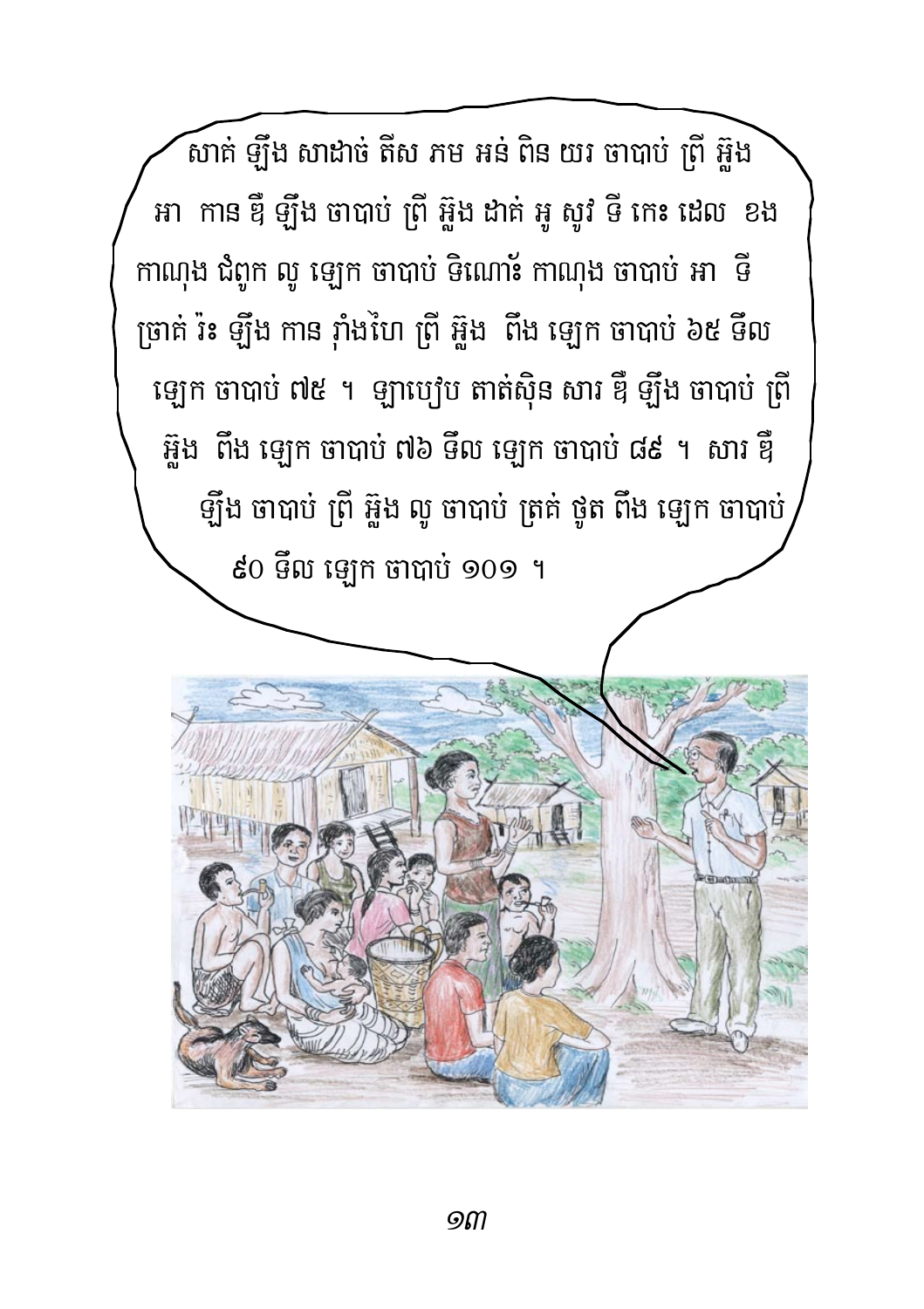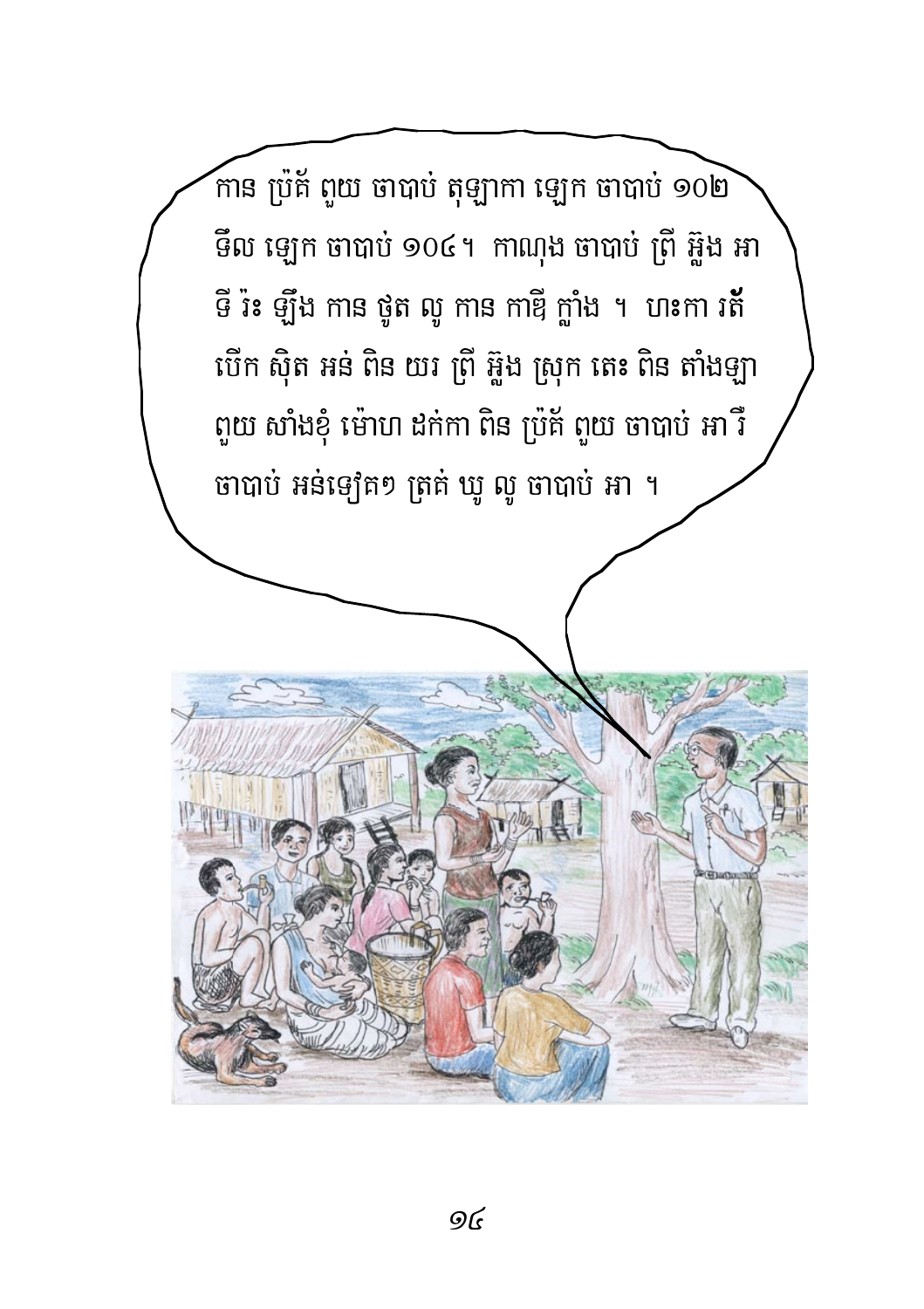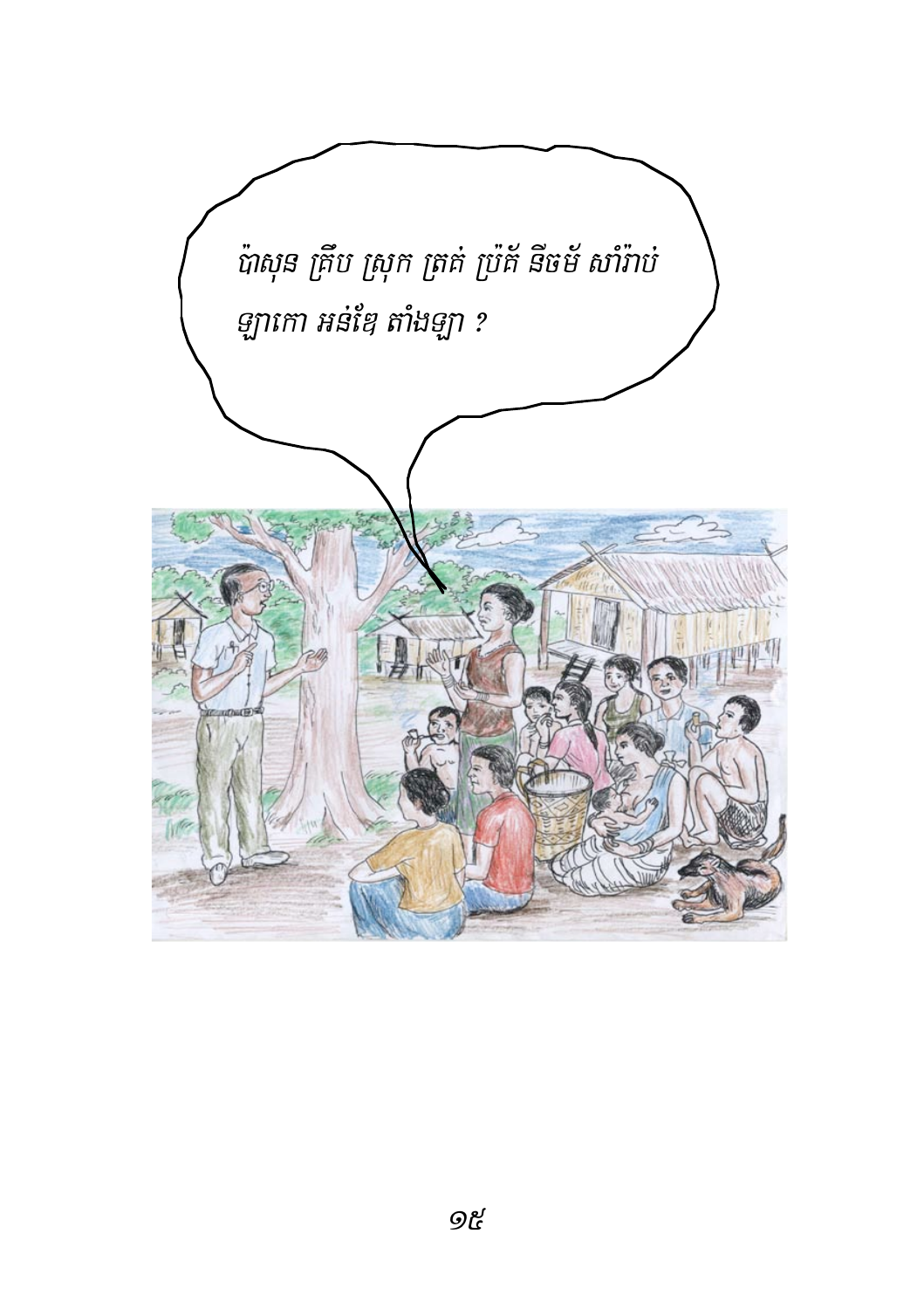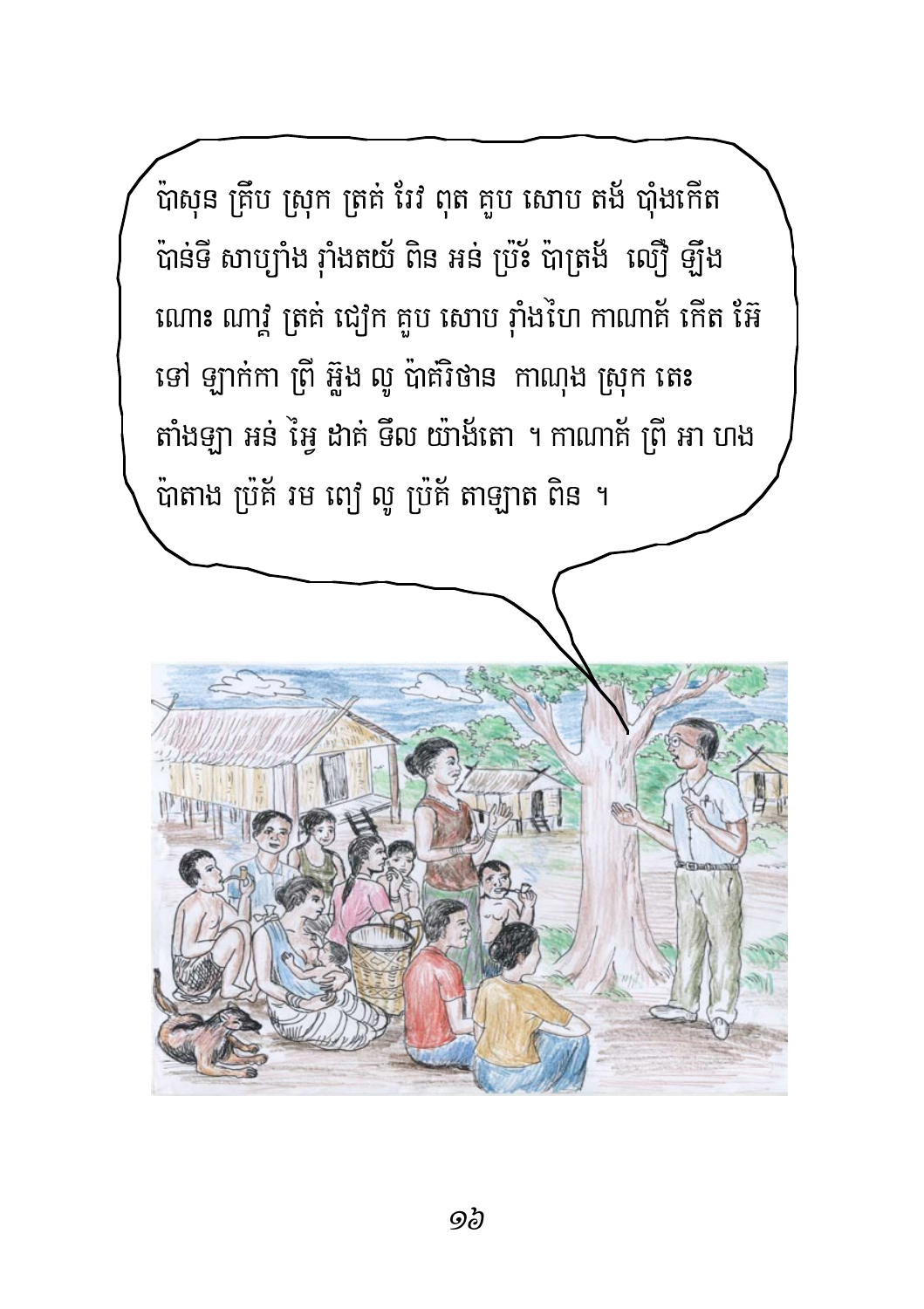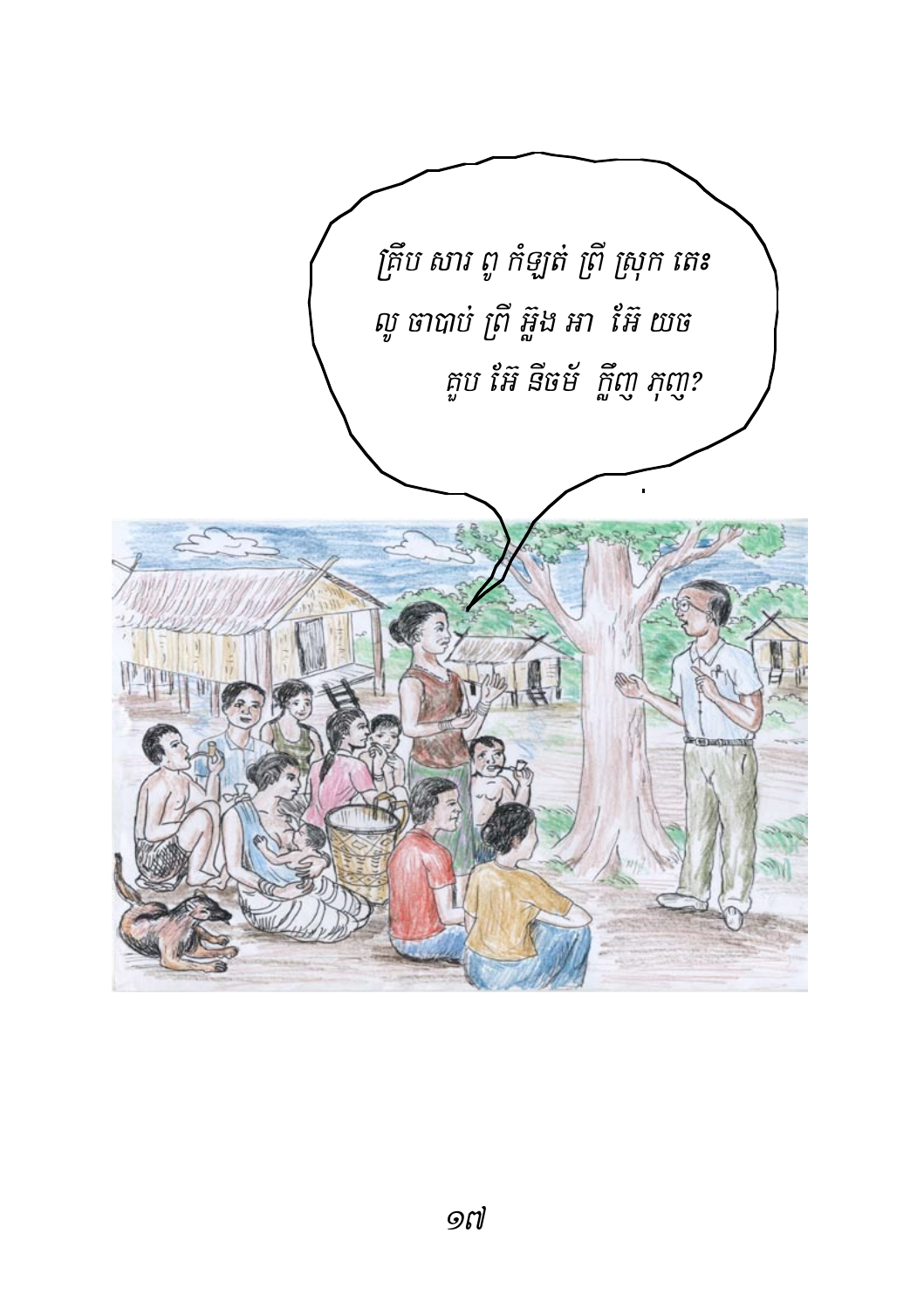គ្រីប សារ ពូ កំឡត់ ព្រី ស្រុក តេះ ឡាក់កា ចាបាប់ កាប ឡឹង ព្រី អ៊ួង បក់ ពិន អ្វៃ យរ ពឹង កាណុង ប៉ាថេត ណោះ ដេល អ៊ែ សាំខាន់ សំរាប់ រ៉ះ កាន ត្រគ់ លូ ប៉ងកាន់ ជៃ អន់ ទី កាន ឌឺ ឡឹង ចាបាប់ ព្រី អ៊ួង ពីង ស្រុក តេះ ពិន ។

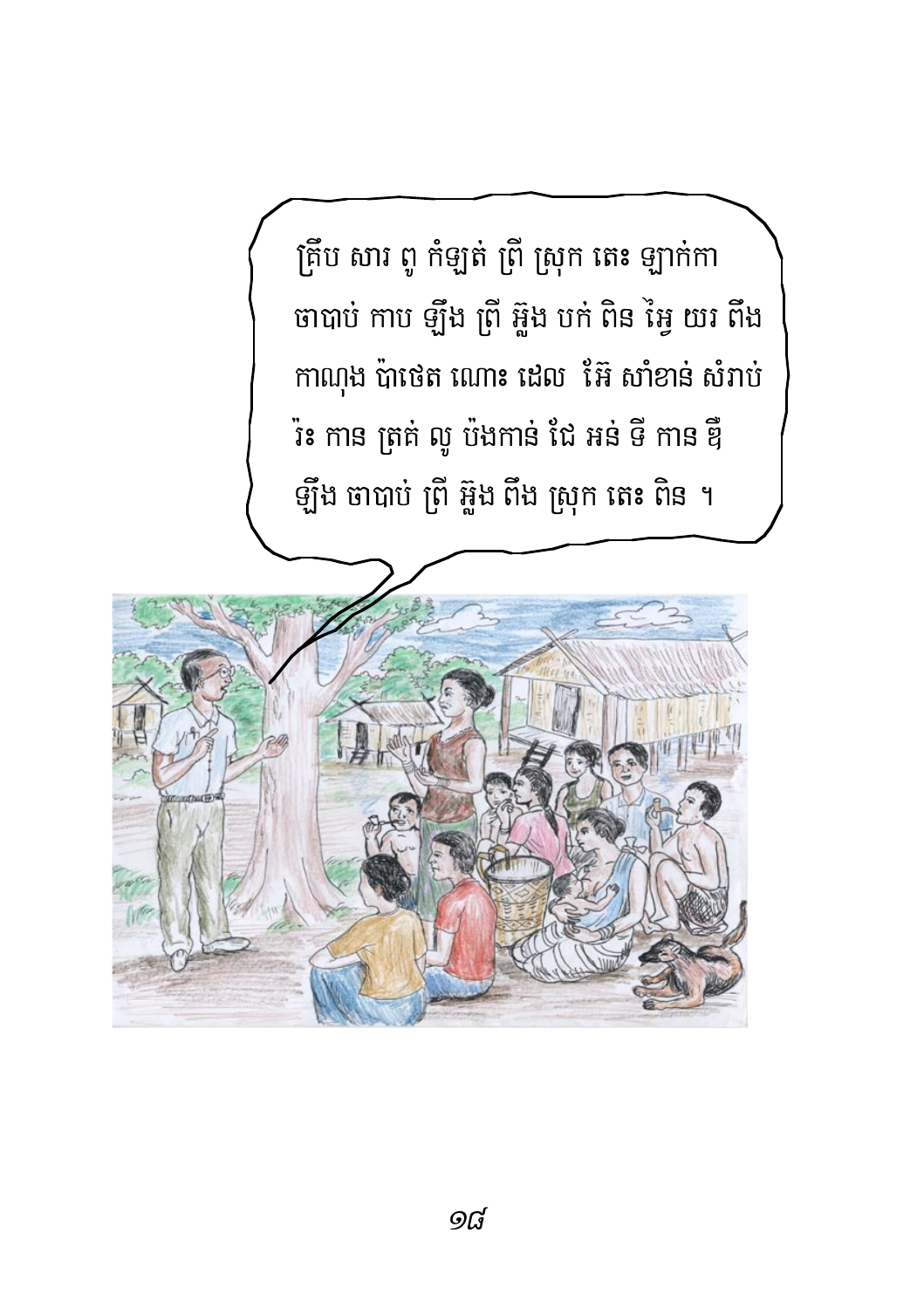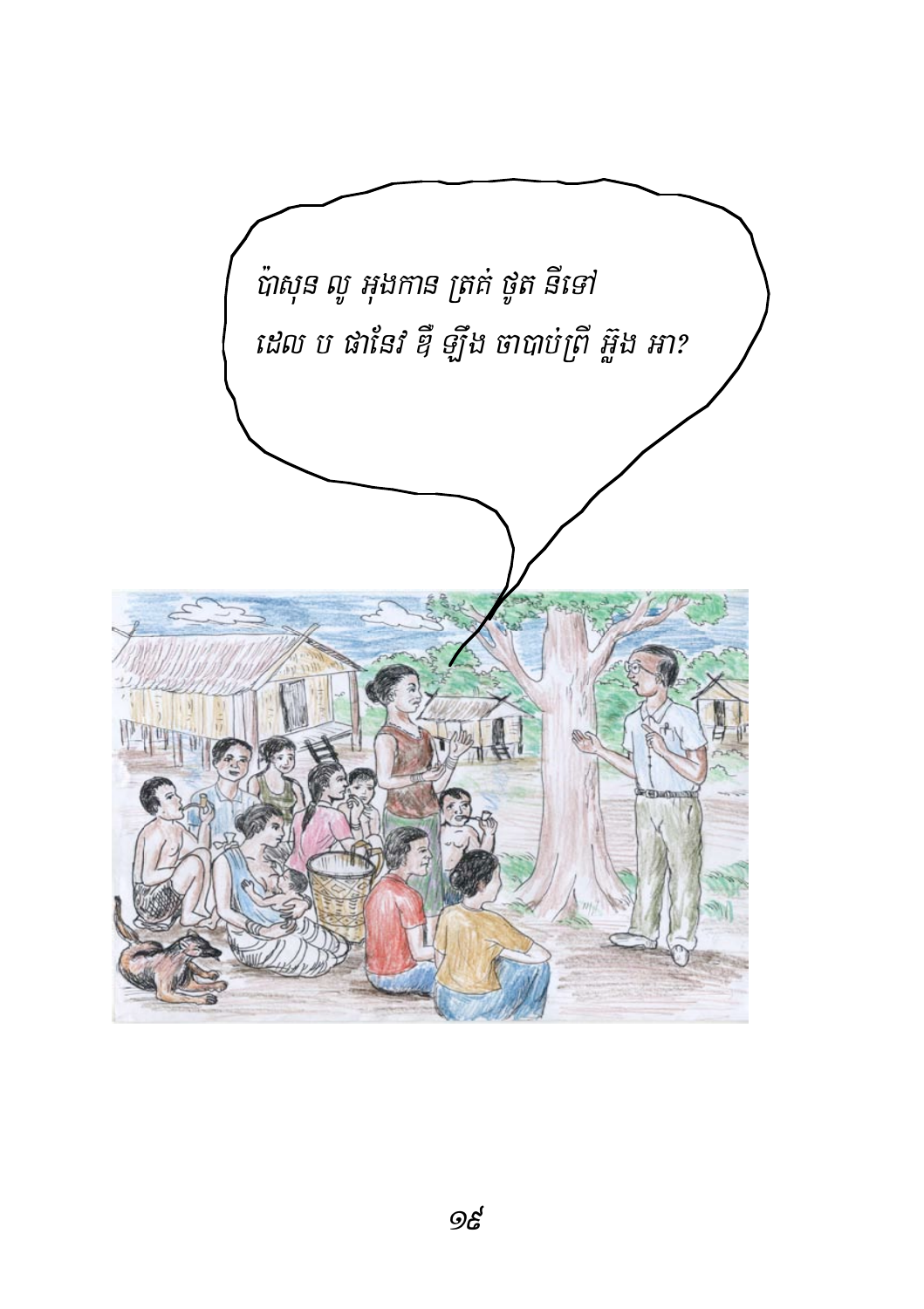កាណុង ចាបាប់ កាប ឡឹង ព្រី អ៊ួង ជំពូក ទី ១៥ កាន ឌឺ ឡឹង ចាបាប់ ព្រី អ៊ួង លូ ចាបាប់ ត្រគ់ ថូត ពឹង ឡេក ចាបាប់ ៩៣ កាណុង ចាបាប់ អា<sup>៉</sup>រះ ផា: ឡាកោ ញ្ជើ កាតាម ដក់កា ប្រគ័ យច ឡឹង ចាបាប់ អា តងតែ ត្រគំ ថូត ។

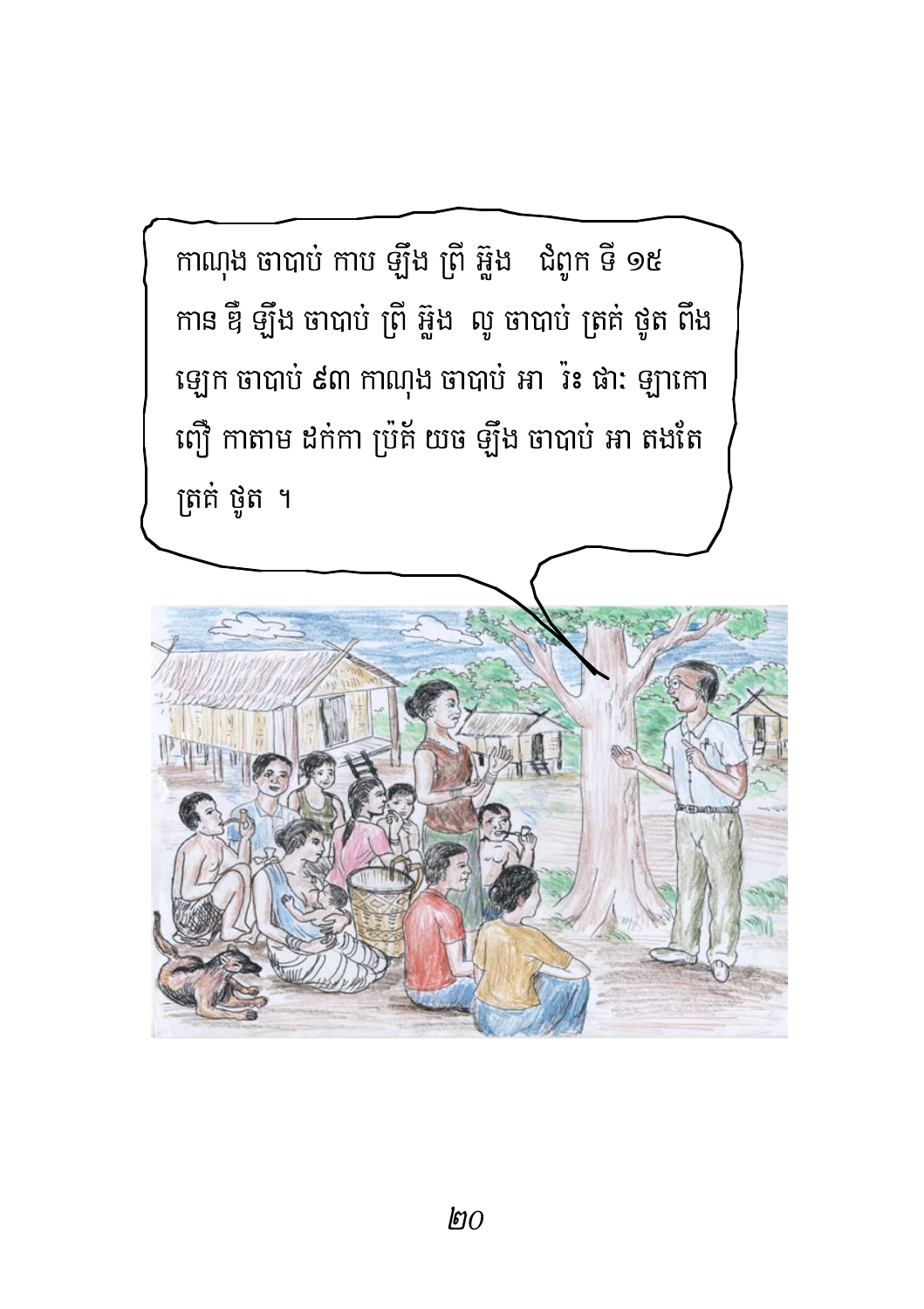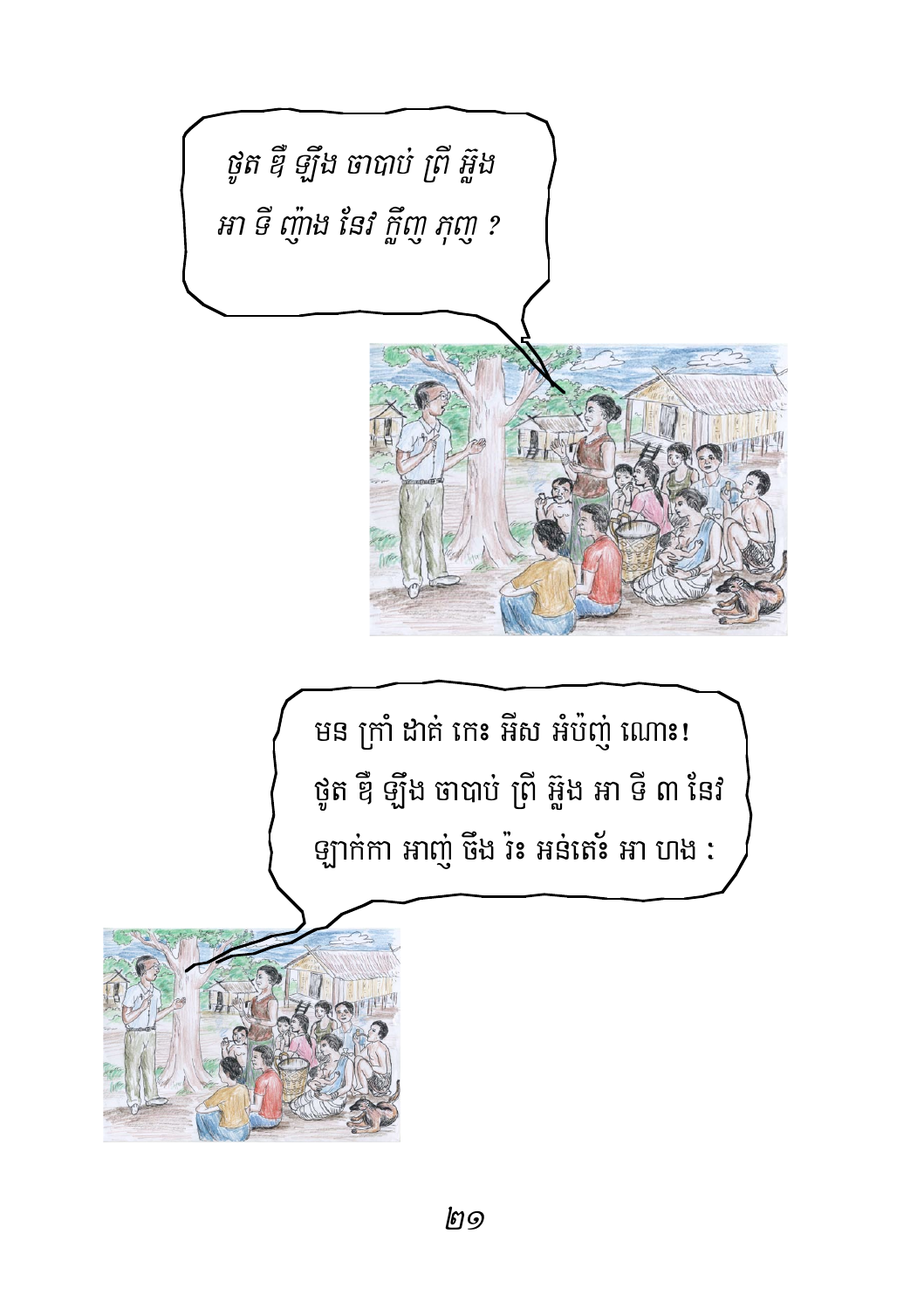$\overline{\bullet}$  -កាន ខ្ញី ទី ១ គឺ ត្រគ់ ខុក ទ្យីង ៥ សាណាំ ទីល ១០ សាណាំ កោះណោះ រ៉ុប អ្យក់ រ៉ាស អំប៉ាស ទិណោះ អន់ កា រត់ ។

**២–** កាន ទឺ ទី ២ គឺ ត្រគ់ ខុក ឡឹង ១ សាណាំ ទីល ៥ សាណាំ រឺ ចៃគ ថួត កាឌី អន់ ស៊ង ល្យៀន ឡឹង អញ់ជីត ឡាន ទីល ម៉ោញ រ៉ាយ៉ាំង ឡាន  $\overline{C}$ ឡើង 90.000.000 មីល 900.000.000 ) កេះណោះ រ៉ុប អ្យក់ .<br>វ៉ាតា អំពាតា ឝិណោខ៍ អន់ កា រត់ ។

 $\mathsf m$  - កាន ឌឺ ទី ៣ ត្រគ់ ខុក ឡឹង ម៉ោញូ ខៃ ទីល ១ សាណាំ ប្ញូ ថៃគ ថួត កាឌី អន់ ស៊ង ល្យ៉េន ឡឹង ម៉ោញ ឡាន ទីល អញ់ជីត ឡាន ‹ឡឹង ១.000.000 ទីល ១០.000.000) កេះណោះ រ៉ុបអ្យក់ រ៉ាស អំប៉ាស ិលោខ័ អន់ កា រត់ ។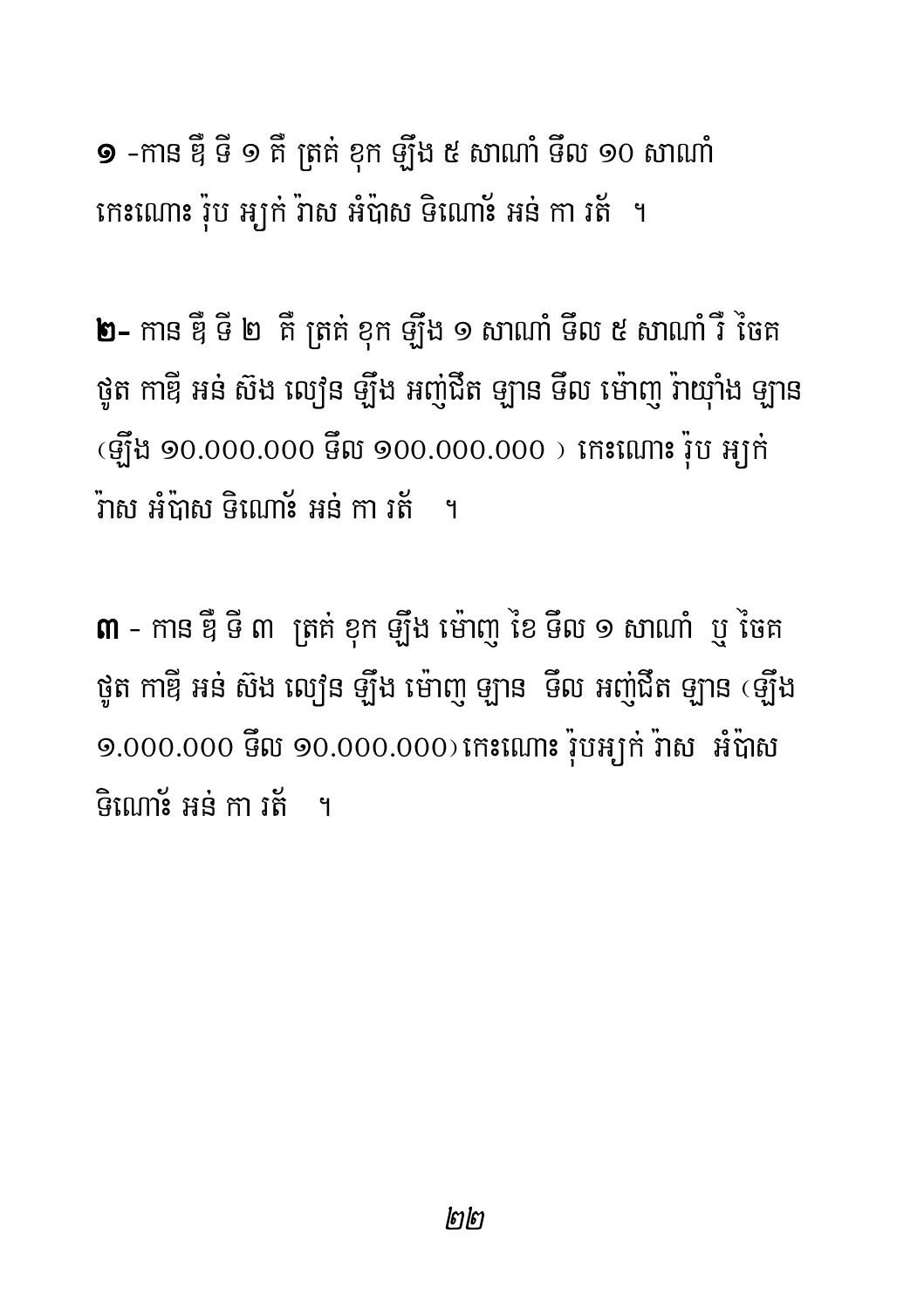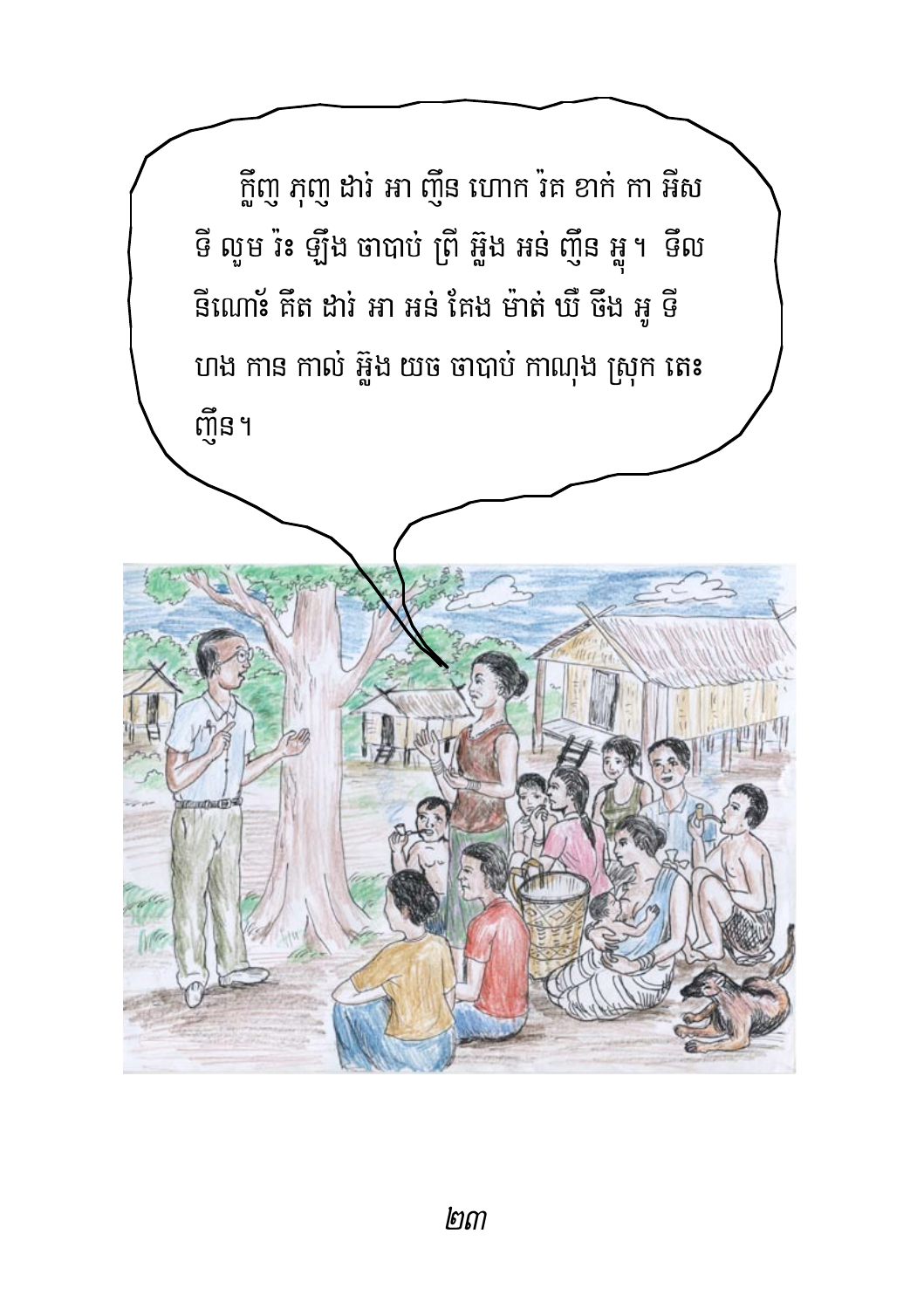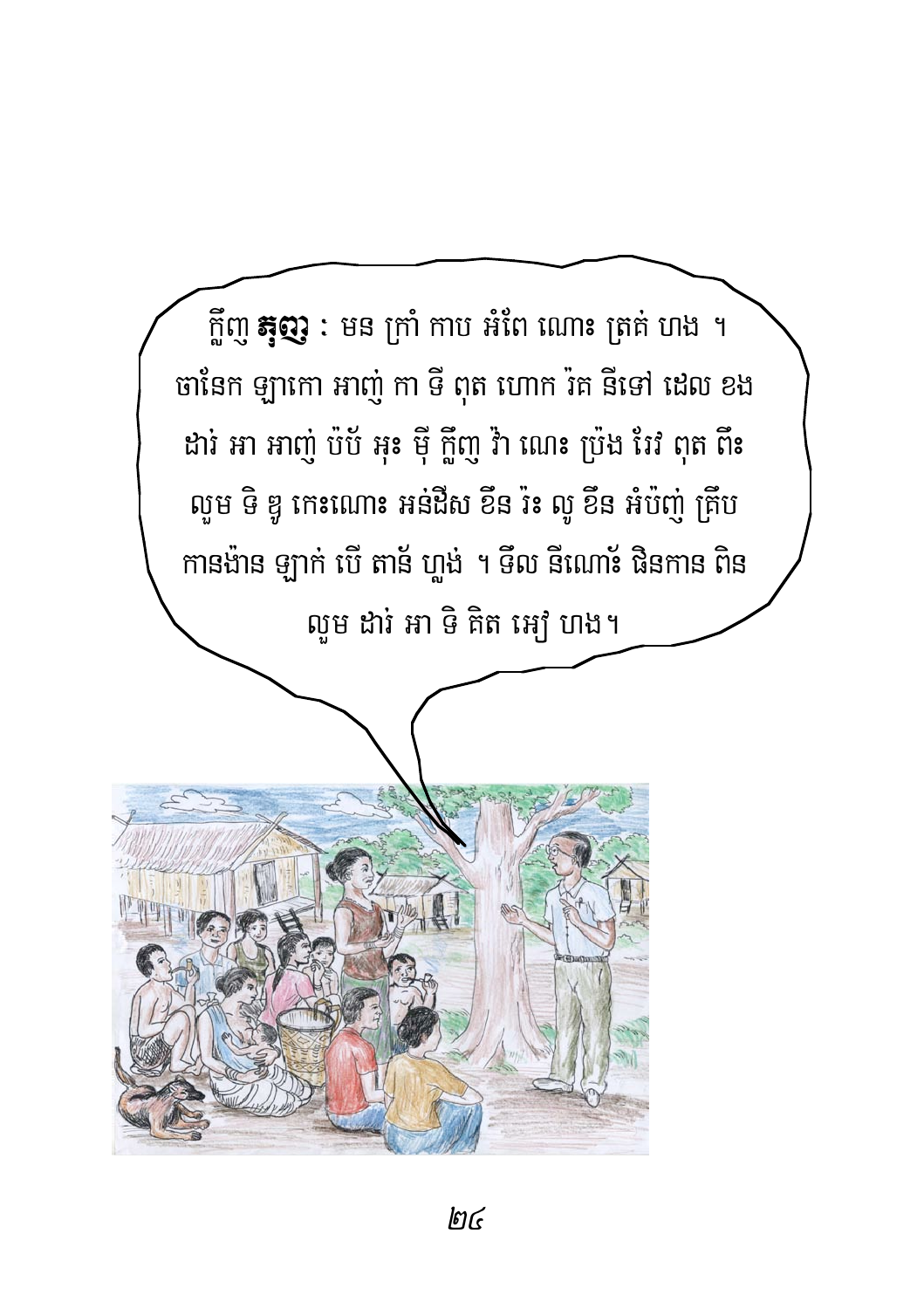